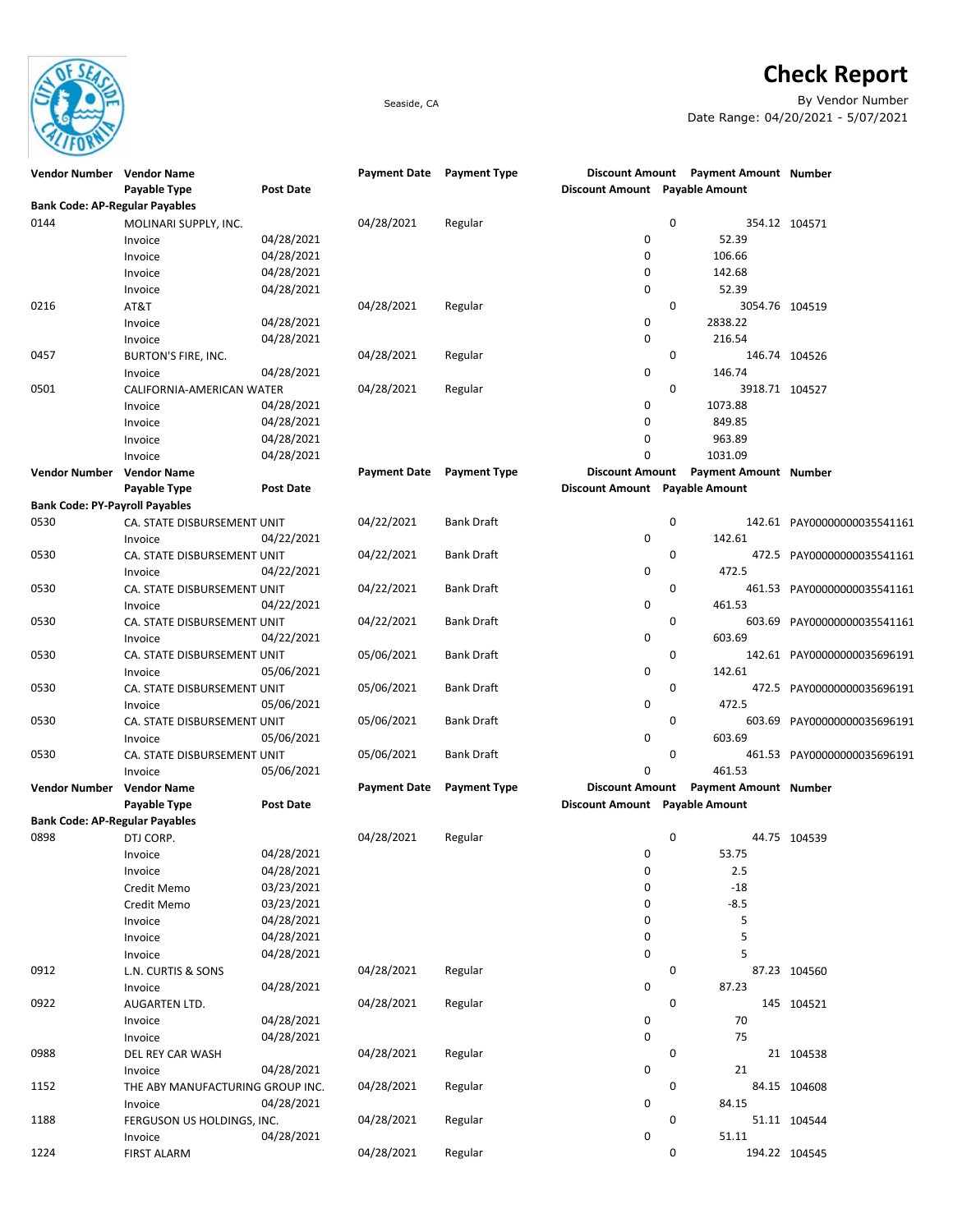|                                       | Invoice                                           | 04/28/2021       |                     |                     | 0                              |   | 194.22                                |               |
|---------------------------------------|---------------------------------------------------|------------------|---------------------|---------------------|--------------------------------|---|---------------------------------------|---------------|
| Vendor Number Vendor Name             |                                                   |                  | <b>Payment Date</b> | <b>Payment Type</b> |                                |   | Discount Amount Payment Amount Number |               |
|                                       | Payable Type                                      | <b>Post Date</b> |                     |                     | Discount Amount Payable Amount |   |                                       |               |
| <b>Bank Code: PY-Payroll Payables</b> |                                                   |                  |                     |                     |                                |   |                                       |               |
|                                       |                                                   |                  |                     |                     |                                |   |                                       |               |
| 1268                                  | <b>FRANCHISE TAX BOARD</b>                        |                  | 04/22/2021          | Regular             |                                | 0 |                                       | 50 19227      |
|                                       | Invoice                                           | 04/22/2021       |                     |                     | 0                              |   | 50                                    |               |
| <b>Vendor Number</b>                  | <b>Vendor Name</b>                                |                  | <b>Payment Date</b> | <b>Payment Type</b> | <b>Discount Amount</b>         |   | <b>Payment Amount Number</b>          |               |
|                                       | Payable Type                                      | <b>Post Date</b> |                     |                     | Discount Amount Payable Amount |   |                                       |               |
| <b>Bank Code: AP-Regular Payables</b> |                                                   |                  |                     |                     |                                |   |                                       |               |
| 1388                                  |                                                   |                  | 04/28/2021          |                     |                                | 0 |                                       | 231.83 104616 |
|                                       | W.W.GRAINGER, INC.                                |                  |                     | Regular             |                                |   |                                       |               |
|                                       | Invoice                                           | 04/28/2021       |                     |                     | 0                              |   | 202.38                                |               |
|                                       | Invoice                                           | 04/28/2021       |                     |                     | 0                              |   | 29.45                                 |               |
| 1392                                  | <b>GRANITE ROCK COMPANY</b>                       |                  | 04/28/2021          | Regular             |                                | 0 |                                       | 197.84 104548 |
|                                       | Invoice                                           | 04/28/2021       |                     |                     | $\mathbf 0$                    |   | 197.84                                |               |
| 1569                                  | <b>HOPE SERVICES</b>                              |                  | 04/28/2021          | Regular             |                                | 0 | 4296.24 104554                        |               |
|                                       |                                                   |                  |                     |                     | 0                              |   | 4296.24                               |               |
|                                       | Invoice                                           | 04/28/2021       |                     |                     |                                |   |                                       |               |
| 1798                                  | KELLY-MOORE PAINT COMPANY                         |                  | 04/28/2021          | Regular             |                                | 0 |                                       | 16.19 104558  |
|                                       | Invoice                                           | 04/28/2021       |                     |                     | $\mathbf 0$                    |   | 16.19                                 |               |
| 2102                                  | MARTIN'S IRRIGATION SUPPLY, INC.                  |                  | 04/28/2021          | Regular             |                                | 0 | 2765.53 104567                        |               |
|                                       | Invoice                                           | 04/28/2021       |                     |                     | 0                              |   | 494.88                                |               |
|                                       | Invoice                                           | 04/28/2021       |                     |                     | $\mathbf 0$                    |   | 120.63                                |               |
|                                       |                                                   |                  |                     |                     |                                |   |                                       |               |
|                                       | Invoice                                           | 04/28/2021       |                     |                     | 0                              |   | 76.74                                 |               |
|                                       | Invoice                                           | 04/28/2021       |                     |                     | 0                              |   | 782.02                                |               |
|                                       | Invoice                                           | 04/28/2021       |                     |                     | 0                              |   | 798.53                                |               |
|                                       | Invoice                                           | 04/28/2021       |                     |                     | 0                              |   | 7.02                                  |               |
|                                       |                                                   | 04/28/2021       |                     |                     | 0                              |   | 485.71                                |               |
|                                       | Invoice                                           |                  |                     |                     |                                |   |                                       |               |
| 2184                                  | <b>MISSION LINEN SUPPLY</b>                       |                  | 04/28/2021          | Regular             |                                | 0 |                                       | 79.76 104569  |
|                                       | Invoice                                           | 04/28/2021       |                     |                     | $\mathbf 0$                    |   | 79.76                                 |               |
| 2186                                  | <b>MISSION UNIFORM SERVICE</b>                    |                  | 04/28/2021          | Regular             |                                | 0 |                                       | 792.93 104570 |
|                                       | Invoice                                           | 04/28/2021       |                     |                     | 0                              |   | 22                                    |               |
|                                       | Invoice                                           | 04/28/2021       |                     |                     | 0                              |   | 430.36                                |               |
|                                       |                                                   | 04/28/2021       |                     |                     | 0                              |   | 104.59                                |               |
|                                       | Invoice                                           |                  |                     |                     |                                |   |                                       |               |
|                                       | Invoice                                           | 04/28/2021       |                     |                     | 0                              |   | 77.11                                 |               |
|                                       | Invoice                                           | 04/28/2021       |                     |                     | 0                              |   | 121.28                                |               |
|                                       | Invoice                                           | 04/28/2021       |                     |                     | $\mathbf 0$                    |   | 37.59                                 |               |
| 2205                                  | MONTEREY CO. CONVENTION & VISITOR'S BU 04/28/2021 |                  |                     | Regular             |                                | 0 | 10967.22 104575                       |               |
|                                       |                                                   | 04/28/2021       |                     |                     | $\mathbf 0$                    |   | 10967.22                              |               |
|                                       | Invoice                                           |                  |                     |                     |                                |   |                                       |               |
| 2279                                  | COUNTY OF MONTEREY IT DEPT.                       |                  | 04/28/2021          | Regular             |                                | 0 |                                       | 8886 104534   |
|                                       | Invoice                                           | 04/28/2021       |                     |                     | 0                              |   | 8886                                  |               |
| 2328                                  | <b>WALLACE GROUP</b>                              |                  | 04/28/2021          | Regular             |                                | 0 | 8791.41 104617                        |               |
|                                       | Invoice                                           | 04/28/2021       |                     |                     | 0                              |   | 3721.25                               |               |
|                                       | Invoice                                           | 04/28/2021       |                     |                     | 0                              |   | 5070.16                               |               |
|                                       |                                                   |                  |                     |                     |                                | 0 |                                       |               |
| 2338                                  | MONTEREY PENINSULA WATER                          |                  | 04/28/2021          | Regular             |                                |   | 5042.89 104578                        |               |
|                                       | Invoice                                           | 04/28/2021       |                     |                     | 0                              |   | 5042.89                               |               |
| 2338                                  | MONTEREY PENINSULA WATER                          |                  | 04/28/2021          | Regular             |                                | 0 |                                       | 20333 104579  |
|                                       | Invoice                                           | 04/28/2021       |                     |                     | 0                              |   | 11668.5                               |               |
|                                       | Invoice                                           | 04/28/2021       |                     |                     | 0                              |   | 8168.5                                |               |
|                                       | Invoice                                           | 04/28/2021       |                     |                     | 0                              |   | 496                                   |               |
|                                       |                                                   |                  |                     |                     |                                |   |                                       |               |
| 2342                                  | MONTEREY REGIONAL WASTE                           |                  | 04/28/2021          | Regular             |                                | 0 |                                       | 371.45 104580 |
|                                       | Credit Memo                                       | 02/28/2021       |                     |                     | 0                              |   | $-15.6$                               |               |
|                                       | Invoice                                           | 04/28/2021       |                     |                     | $\pmb{0}$                      |   | 387.05                                |               |
| 2351                                  | <b>HICKS &amp; HORNELL</b>                        |                  | 04/28/2021          | Regular             |                                | 0 | 1105.98 104551                        |               |
|                                       | Invoice                                           | 04/28/2021       |                     |                     | 0                              |   | 24.73                                 |               |
|                                       |                                                   | 04/28/2021       |                     |                     | $\mathbf 0$                    |   | 1081.25                               |               |
|                                       | Invoice                                           |                  |                     |                     |                                |   |                                       |               |
| 2426                                  | MCDONALD REFRIGERATION INC                        |                  | 04/28/2021          | Regular             |                                | 0 |                                       | 277.85 104568 |
|                                       | Invoice                                           | 04/28/2021       |                     |                     | 0                              |   | 277.85                                |               |
| <b>Vendor Number</b>                  | <b>Vendor Name</b>                                |                  | <b>Payment Date</b> | <b>Payment Type</b> | <b>Discount Amount</b>         |   | <b>Payment Amount Number</b>          |               |
|                                       | Payable Type                                      | <b>Post Date</b> |                     |                     | Discount Amount Payable Amount |   |                                       |               |
| 2652                                  | PACIFIC GAS & ELECTRIC                            |                  | 04/28/2021          | Regular             |                                | 0 | 4730.63 104583                        |               |
|                                       |                                                   |                  |                     |                     |                                |   |                                       |               |
|                                       | Invoice                                           | 04/28/2021       |                     |                     | 0                              |   | 1706.99                               |               |
|                                       | Invoice                                           | 04/28/2021       |                     |                     | $\mathbf 0$                    |   | 1539.54                               |               |
|                                       | Invoice                                           | 04/28/2021       |                     |                     | 0                              |   | 1227.97                               |               |
|                                       | Invoice                                           | 04/28/2021       |                     |                     | $\mathbf 0$                    |   | 256.13                                |               |
| 2720                                  | <b>OWEN EQUIPMENT COMPANY</b>                     |                  | 04/28/2021          | Regular             |                                | 0 |                                       | 323.13 104582 |
|                                       | Invoice                                           | 04/28/2021       |                     |                     | 0                              |   | 323.13                                |               |
|                                       |                                                   |                  |                     |                     |                                |   |                                       |               |
| 2746                                  | PENINSULA POOL SERVICE & SUPPLY INC.              |                  | 04/28/2021          | Regular             | 0                              | 0 | 93.96                                 | 93.96 104585  |
|                                       | Invoice                                           | 04/28/2021       |                     |                     |                                |   |                                       |               |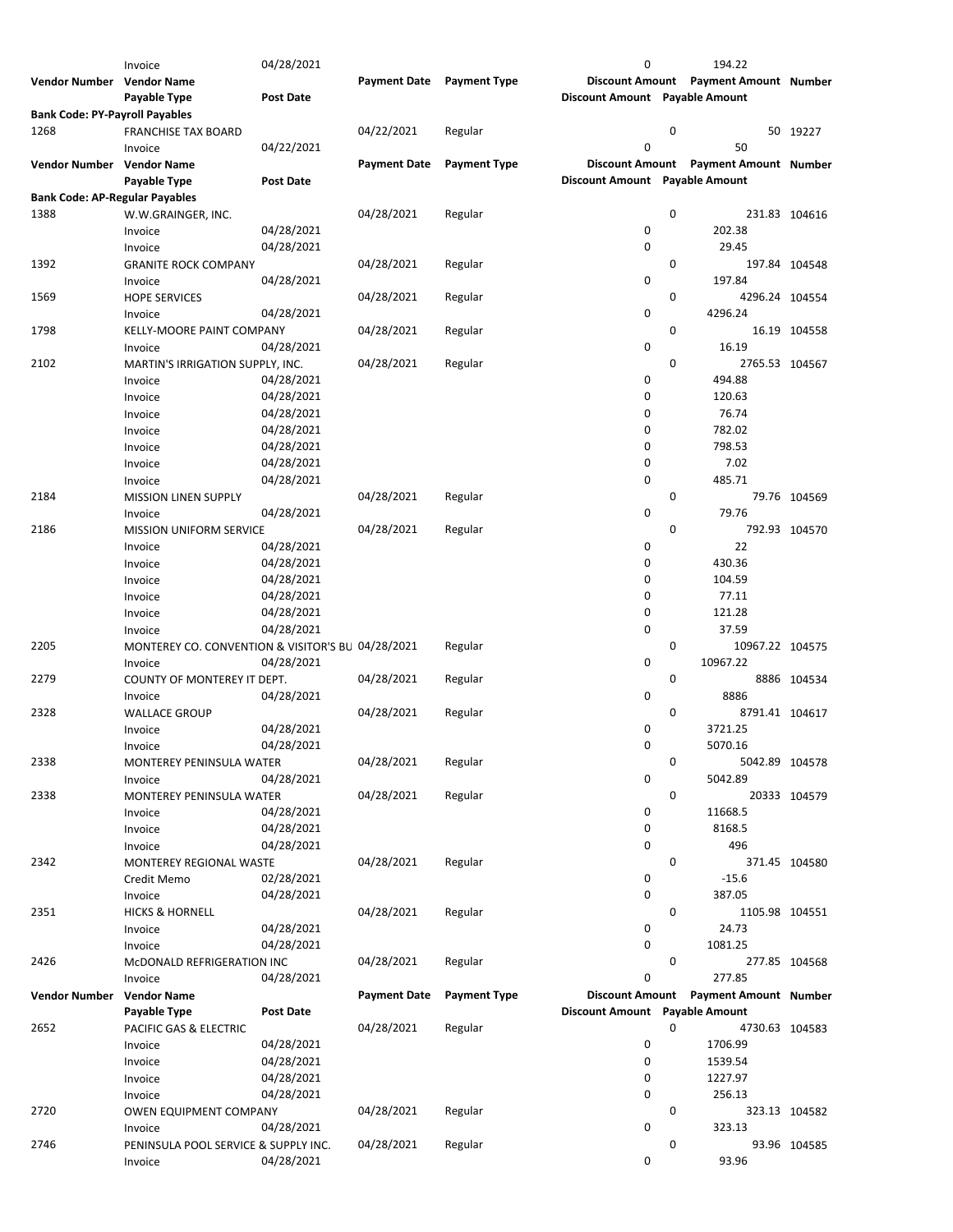| 2849                                  | PREMIUM AUTO PARTS                                 |                  | 04/28/2021          | Regular             |                                | $\mathbf 0$ |                                       | 26.17 104587         |
|---------------------------------------|----------------------------------------------------|------------------|---------------------|---------------------|--------------------------------|-------------|---------------------------------------|----------------------|
|                                       | Invoice                                            | 04/28/2021       |                     |                     | 0                              |             | 10.91                                 |                      |
|                                       | Invoice                                            | 04/28/2021       |                     |                     | 0                              |             | 8.73                                  |                      |
|                                       | Invoice                                            | 04/28/2021       |                     |                     | 0                              |             | 6.53                                  |                      |
| <b>Vendor Number</b>                  | <b>Vendor Name</b>                                 |                  | <b>Payment Date</b> | <b>Payment Type</b> |                                |             | Discount Amount Payment Amount Number |                      |
|                                       | Payable Type                                       | Post Date        |                     |                     | Discount Amount Payable Amount |             |                                       |                      |
| <b>Bank Code: PY-Payroll Payables</b> |                                                    |                  |                     |                     |                                |             |                                       |                      |
| 2877                                  | PUBLIC EMPLOYEES' RETIREMENT SYSTEM                |                  | 05/03/2021          | <b>Bank Draft</b>   |                                | 0           |                                       | 0.1 1001827133       |
|                                       | Debit Memo                                         | 04/08/2021       |                     |                     | 0                              |             | 0.1                                   |                      |
| 2877                                  | PUBLIC EMPLOYEES' RETIREMENT SYSTEM                |                  | 05/03/2021          | <b>Bank Draft</b>   |                                | $\mathbf 0$ |                                       | 993.96 1001827133    |
|                                       |                                                    |                  |                     |                     |                                |             |                                       |                      |
|                                       | Invoice                                            | 04/08/2021       |                     |                     | 0                              |             | 993.96                                |                      |
| 2877                                  | PUBLIC EMPLOYEES' RETIREMENT SYSTEM                |                  | 05/03/2021          | <b>Bank Draft</b>   |                                | $\mathbf 0$ |                                       | -215.45 1001827133   |
|                                       | Credit Memo                                        | 04/08/2021       |                     |                     | 0                              |             | $-215.45$                             |                      |
| 2877                                  | PUBLIC EMPLOYEES' RETIREMENT SYSTEM                |                  | 05/03/2021          | <b>Bank Draft</b>   |                                | 0           |                                       | 51.47 1001827133     |
|                                       | Debit Memo                                         | 04/08/2021       |                     |                     | 0                              |             | 51.47                                 |                      |
| 2877                                  | PUBLIC EMPLOYEES' RETIREMENT SYSTEM                |                  | 05/03/2021          | <b>Bank Draft</b>   |                                | $\mathbf 0$ |                                       | 121148.89 1001827133 |
|                                       | Invoice                                            | 04/08/2021       |                     |                     | 0                              |             | 121148.89                             |                      |
| Vendor Number Vendor Name             |                                                    |                  | <b>Payment Date</b> | <b>Payment Type</b> | <b>Discount Amount</b>         |             | <b>Payment Amount Number</b>          |                      |
|                                       | Payable Type                                       | <b>Post Date</b> |                     |                     | Discount Amount Payable Amount |             |                                       |                      |
| <b>Bank Code: AP-Regular Payables</b> |                                                    |                  |                     |                     |                                |             |                                       |                      |
| 2888                                  | PURE H20 INC.                                      |                  | 04/28/2021          | Regular             |                                | $\mathbf 0$ |                                       | 65.54 104590         |
|                                       | Invoice                                            | 04/28/2021       |                     |                     | 0                              |             | 65.54                                 |                      |
| Vendor Number                         | <b>Vendor Name</b>                                 |                  | <b>Payment Date</b> | <b>Payment Type</b> |                                |             | Discount Amount Payment Amount Number |                      |
|                                       | Payable Type                                       | Post Date        |                     |                     | Discount Amount Payable Amount |             |                                       |                      |
| <b>Bank Code: PY-Payroll Payables</b> |                                                    |                  |                     |                     |                                |             |                                       |                      |
| 3138                                  | SEASIDE EMPLOYEES ASSN                             |                  | 04/27/2021          | <b>Bank Draft</b>   |                                | 0           |                                       | 165 e9444debb8       |
|                                       |                                                    | 04/22/2021       |                     |                     |                                |             | 165                                   |                      |
|                                       | Invoice                                            |                  |                     |                     | 0                              |             |                                       |                      |
| 3138                                  | SEASIDE EMPLOYEES ASSN                             |                  | 04/27/2021          | <b>Bank Draft</b>   |                                | $\mathbf 0$ |                                       | 15 e9444debb8        |
|                                       | Debit Memo                                         | 04/22/2021       |                     |                     | 0                              |             | 15                                    |                      |
| 3138                                  | SEASIDE EMPLOYEES ASSN                             |                  | 04/27/2021          | <b>Bank Draft</b>   |                                | $\mathbf 0$ |                                       | 160 e9444debb8       |
|                                       | Invoice                                            | 04/08/2021       |                     |                     | 0                              |             | 160                                   |                      |
| 3138                                  | SEASIDE EMPLOYEES ASSN                             |                  | 04/27/2021          | <b>Bank Draft</b>   |                                | 0           | 5                                     | e9444debb8           |
|                                       | Invoice                                            | 04/08/2021       |                     |                     | 0                              |             | 5                                     |                      |
| 3153                                  | SEASIDE MANAGEMENT ASSN                            |                  | 04/27/2021          | <b>Bank Draft</b>   |                                | $\mathbf 0$ | 15                                    | e9444debb8           |
|                                       | Invoice                                            | 04/22/2021       |                     |                     | 0                              |             | 15                                    |                      |
| 3153                                  | SEASIDE MANAGEMENT ASSN                            |                  | 04/27/2021          | <b>Bank Draft</b>   |                                | 0           |                                       | 15 e9444debb8        |
|                                       | Invoice                                            | 04/08/2021       |                     |                     | $\Omega$                       |             | 15                                    |                      |
| Vendor Number Vendor Name             |                                                    |                  | <b>Payment Date</b> | <b>Payment Type</b> |                                |             | Discount Amount Payment Amount Number |                      |
|                                       | Payable Type                                       | <b>Post Date</b> |                     |                     | Discount Amount Payable Amount |             |                                       |                      |
| <b>Bank Code: AP-Regular Payables</b> |                                                    |                  |                     |                     |                                |             |                                       |                      |
| 3154                                  | GREEN VALLEY LANSCAPE INC.                         |                  | 04/28/2021          | Regular             |                                | 0           |                                       | 90 104549            |
|                                       | Invoice                                            | 04/28/2021       |                     |                     | 0                              |             | 90                                    |                      |
|                                       |                                                    |                  |                     |                     |                                |             |                                       |                      |
| 3155                                  | SEASIDE HIGH SCHOOL SWIM TEAM                      |                  | 04/28/2021          | Regular             |                                | 0           |                                       | 3000 104600          |
|                                       | Invoice                                            | 04/28/2021       |                     |                     | 0                              |             | 3000                                  |                      |
| 3244                                  | SLAKEY BROTHERS INC.                               |                  | 04/28/2021          | Regular             |                                | 0           |                                       | 44 104602            |
|                                       | Invoice                                            | 04/28/2021       |                     |                     | 0                              |             | 22                                    |                      |
|                                       | Invoice                                            | 04/28/2021       |                     |                     | 0                              |             | 22                                    |                      |
| 3290                                  | SOCIETY FOR THE PREVENTION OF CRUELTY T 04/28/2021 |                  |                     | Regular             |                                | 0           |                                       | 4426 104605          |
|                                       | Invoice                                            | 04/28/2021       |                     |                     | 0                              |             | 4426                                  |                      |
| 3307                                  | <b>SAME DAY SHRED</b>                              |                  | 04/28/2021          | Regular             |                                | 0           |                                       | 45 104598            |
|                                       | Invoice                                            | 04/28/2021       |                     |                     | 0                              |             | 45                                    |                      |
| 3319                                  | <b>STAPLES ADVANTAGE</b>                           |                  | 04/28/2021          | Regular             |                                | $\mathbf 0$ |                                       | 443.17 104607        |
|                                       | Invoice                                            | 04/28/2021       |                     |                     | 0                              |             | 110.7                                 |                      |
|                                       | Invoice                                            | 04/28/2021       |                     |                     | 0                              |             | 84.59                                 |                      |
|                                       | Invoice                                            | 04/28/2021       |                     |                     | 0                              |             | 8.73                                  |                      |
|                                       | Invoice                                            | 04/28/2021       |                     |                     | 0                              |             | 48.23                                 |                      |
|                                       | Invoice                                            | 04/28/2021       |                     |                     | 0                              |             | 100.26                                |                      |
|                                       |                                                    | 04/28/2021       |                     |                     | 0                              |             | 68.82                                 |                      |
|                                       | Invoice                                            |                  |                     |                     | 0                              |             | 21.84                                 |                      |
|                                       |                                                    |                  |                     |                     |                                |             |                                       |                      |
|                                       | Invoice                                            | 04/28/2021       |                     |                     |                                |             |                                       |                      |
| Vendor Number Vendor Name             |                                                    |                  | <b>Payment Date</b> | <b>Payment Type</b> |                                |             | Discount Amount Payment Amount Number |                      |
|                                       | Payable Type                                       | Post Date        |                     |                     | Discount Amount Payable Amount |             |                                       |                      |
| <b>Bank Code: PY-Payroll Payables</b> |                                                    |                  |                     |                     |                                |             |                                       |                      |
| 3560                                  | UNITED WAY OF MONTEREY PENINSULA                   |                  | 04/22/2021          | Regular             |                                | 0           |                                       | 46 19229             |
|                                       | Invoice                                            | 04/08/2021       |                     |                     | 0                              |             | 20                                    |                      |
|                                       | Invoice                                            | 04/08/2021       |                     |                     | 0                              |             | 3                                     |                      |
| Vendor Number Vendor Name             | Invoice                                            | 04/22/2021       | <b>Payment Date</b> | <b>Payment Type</b> | 0<br><b>Discount Amount</b>    |             | 23<br><b>Payment Amount Number</b>    |                      |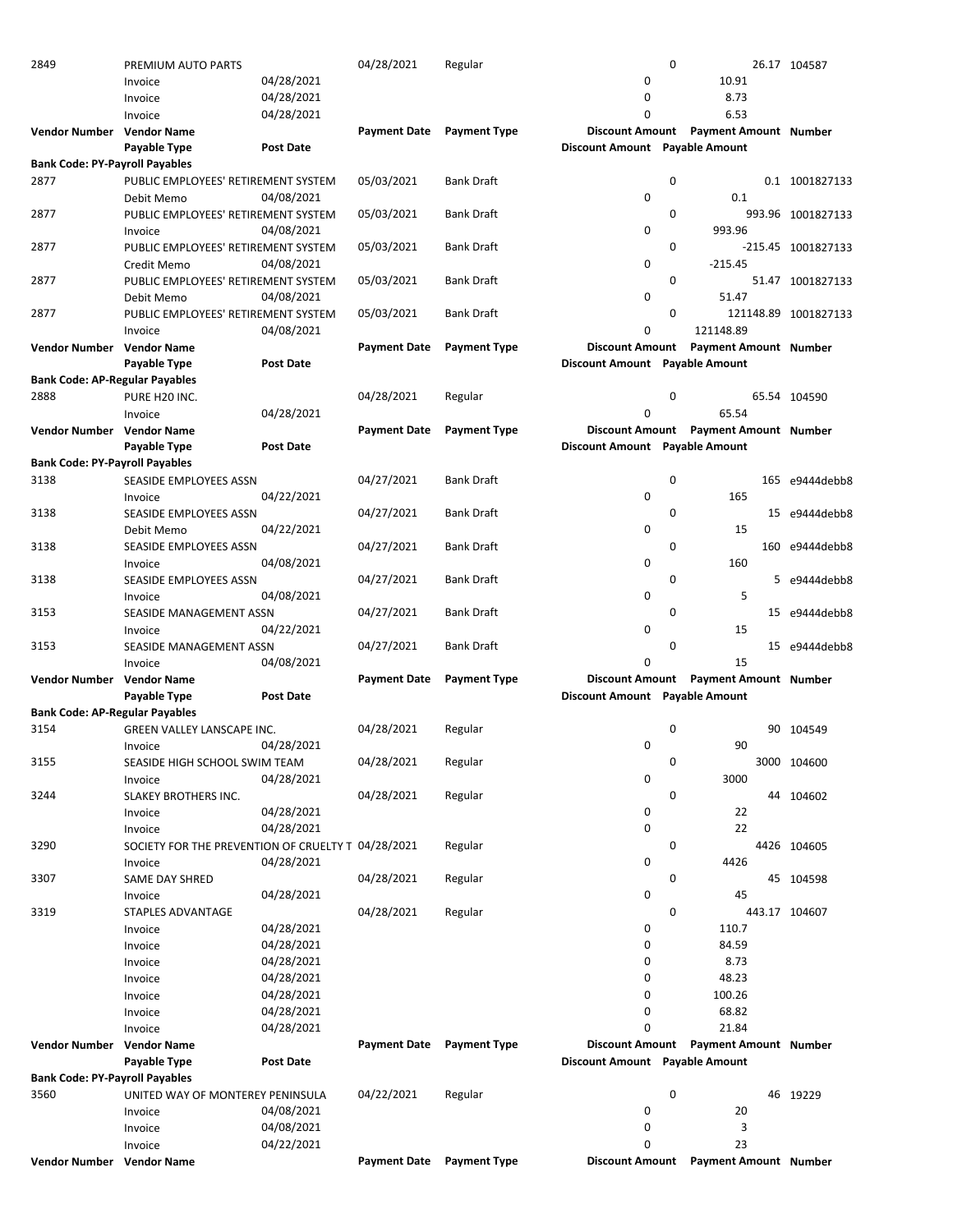|                                       | Payable Type                           | <b>Post Date</b> |                     |                     | Discount Amount Payable Amount |   |                              |                          |
|---------------------------------------|----------------------------------------|------------------|---------------------|---------------------|--------------------------------|---|------------------------------|--------------------------|
| <b>Bank Code: AP-Regular Payables</b> |                                        |                  |                     |                     |                                |   |                              |                          |
| 3574                                  | U.S. BANK-CALCARD                      |                  | 04/28/2021          | Regular             |                                | 0 | 29281.12 104612              |                          |
|                                       | Invoice                                | 04/28/2021       |                     |                     | 0                              |   | 27020.98                     |                          |
|                                       | Invoice                                | 04/28/2021       |                     |                     | $\pmb{0}$                      |   | 2260.14                      |                          |
| 3785                                  | ZAP MANUFACTURING INC.                 |                  | 04/28/2021          | Regular             |                                | 0 | 177.49 104619                |                          |
|                                       |                                        | 04/28/2021       |                     |                     | 0                              |   | 177.49                       |                          |
|                                       | Invoice                                |                  |                     |                     |                                |   |                              |                          |
| 4034                                  | CDW LLC                                |                  | 04/28/2021          | Regular             |                                | 0 | 1457.72 104528               |                          |
|                                       | Invoice                                | 04/28/2021       |                     |                     | 0                              |   | 1457.72                      |                          |
| 4052                                  | <b>COOPERATIVE PERSONNEL SERVICES</b>  |                  | 04/28/2021          | Regular             |                                | 0 |                              | 45 104533                |
|                                       | Invoice                                | 04/28/2021       |                     |                     | 0                              |   | 45                           |                          |
| 4106                                  | BAY REPROGRAPHIC & SUPPLY, INC.        |                  | 04/28/2021          | Regular             |                                | 0 | 763.33 104524                |                          |
|                                       | Invoice                                | 04/28/2021       |                     |                     | 0                              |   | 384.23                       |                          |
|                                       | Invoice                                | 04/28/2021       |                     |                     | $\pmb{0}$                      |   | 379.1                        |                          |
| 4425                                  | MONTEREY AUTO SUPPLY, INC.             |                  | 04/28/2021          | Regular             |                                | 0 |                              | 177.02 104572            |
|                                       |                                        | 04/28/2021       |                     |                     | 0                              |   | 17.47                        |                          |
|                                       | Invoice                                |                  |                     |                     |                                |   |                              |                          |
|                                       | Invoice                                | 04/28/2021       |                     |                     | 0                              |   | 375.69                       |                          |
|                                       | Invoice                                | 04/28/2021       |                     |                     | 0                              |   | 97.54                        |                          |
|                                       | Credit Memo                            | 03/31/2021       |                     |                     | 0                              |   | $-313.68$                    |                          |
| 4487                                  | PTS COMMUNICATIONS                     |                  | 04/28/2021          | Regular             |                                | 0 |                              | 131 104588               |
|                                       | Invoice                                | 04/28/2021       |                     |                     | $\pmb{0}$                      |   | 103                          |                          |
|                                       | Invoice                                | 04/28/2021       |                     |                     | 0                              |   | 28                           |                          |
| 4560                                  | <b>LAUREL CONTE</b>                    |                  | 04/28/2021          | Regular             |                                | 0 | 3360.69 104561               |                          |
|                                       |                                        |                  |                     |                     |                                |   |                              |                          |
|                                       | Invoice                                | 04/28/2021       |                     |                     | 0                              |   | 1217.58                      |                          |
|                                       | Invoice                                | 04/28/2021       |                     |                     | 0                              |   | 973.32                       |                          |
|                                       | Invoice                                | 04/28/2021       |                     |                     | 0                              |   | 1169.79                      |                          |
| 4838                                  | HIRERIGHT GIS INTERMEDIATE CORP., INC. |                  | 04/28/2021          | Regular             |                                | 0 |                              | 54.7 104552              |
|                                       | Invoice                                | 04/28/2021       |                     |                     | 0                              |   | 54.7                         |                          |
| 4892                                  | <b>EDGES ELECTRICAL GROUP</b>          |                  | 04/28/2021          | Regular             |                                | 0 | 353.99 104540                |                          |
|                                       | Invoice                                | 04/28/2021       |                     |                     | $\pmb{0}$                      |   | 111.24                       |                          |
|                                       | Invoice                                | 04/28/2021       |                     |                     | 0                              |   | 23.06                        |                          |
|                                       |                                        |                  |                     |                     |                                |   |                              |                          |
|                                       | Invoice                                | 04/28/2021       |                     |                     | $\pmb{0}$                      |   | 98.21                        |                          |
|                                       | Invoice                                | 04/28/2021       |                     |                     | 0                              |   | 36.71                        |                          |
|                                       | Invoice                                | 04/28/2021       |                     |                     | $\Omega$                       |   | 84.77                        |                          |
|                                       |                                        |                  |                     |                     |                                |   |                              |                          |
| Vendor Number Vendor Name             |                                        |                  | <b>Payment Date</b> | <b>Payment Type</b> | <b>Discount Amount</b>         |   | <b>Payment Amount Number</b> |                          |
|                                       |                                        | <b>Post Date</b> |                     |                     |                                |   |                              |                          |
|                                       | Payable Type                           |                  |                     |                     | Discount Amount Payable Amount |   |                              |                          |
| <b>Bank Code: PY-Payroll Payables</b> |                                        |                  |                     |                     |                                |   |                              |                          |
| 4920                                  | ICMA RETIREMENT TRUST-457              |                  | 04/27/2021          | <b>Bank Draft</b>   |                                | 0 |                              | 150 a5c462a905           |
|                                       | Invoice                                | 04/08/2021       |                     |                     | 0                              |   | 150                          |                          |
| 4920                                  | ICMA RETIREMENT TRUST-457              |                  | 04/27/2021          | <b>Bank Draft</b>   |                                | 0 |                              | 32662.99 a5c462a905      |
|                                       | Invoice                                | 04/22/2021       |                     |                     | 0                              |   | 32662.99                     |                          |
| 4920                                  | ICMA RETIREMENT TRUST-457              |                  | 05/07/2021          | <b>Bank Draft</b>   |                                | 0 |                              | 875.33 fc74804923        |
|                                       | Invoice                                | 04/29/2021       |                     |                     | 0                              |   | 875.33                       |                          |
| 4920                                  |                                        |                  |                     |                     |                                | 0 |                              |                          |
|                                       | ICMA RETIREMENT TRUST-457              |                  | 05/07/2021          | <b>Bank Draft</b>   |                                |   |                              | 34532.8 fc74804923       |
|                                       | Invoice                                | 05/06/2021       |                     |                     | 0                              |   | 34532.8                      |                          |
| 5144                                  | STATE OF CALIFORNIA                    |                  | 04/23/2021          | <b>Bank Draft</b>   |                                | 0 |                              | 22075.21 0-619-403-936   |
|                                       | Invoice                                | 04/22/2021       |                     |                     | 0                              |   | 22075.21                     |                          |
| 5144                                  | STATE OF CALIFORNIA                    |                  | 05/07/2021          | <b>Bank Draft</b>   |                                | 0 |                              | 21697.37 1-268-209-312   |
|                                       | Invoice                                | 05/06/2021       |                     |                     | 0                              |   | 21697.37                     |                          |
| 5144                                  | STATE OF CALIFORNIA                    |                  | 04/30/2021          | <b>Bank Draft</b>   |                                | 0 |                              | 219.79 1-534-854-816     |
|                                       | Invoice                                | 04/29/2021       |                     |                     | 0                              |   | 219.79                       |                          |
|                                       |                                        |                  |                     |                     |                                |   |                              |                          |
| 5264                                  | RABOBANK, N.A.                         |                  | 04/23/2021          | <b>Bank Draft</b>   |                                | 0 |                              | 58869.61 270151344246515 |
|                                       | Invoice                                | 04/22/2021       |                     |                     | 0                              |   | 58869.61                     |                          |
| 5264                                  | RABOBANK, N.A.                         |                  | 04/23/2021          | <b>Bank Draft</b>   |                                | 0 |                              | 16263.2 270151344246515  |
|                                       | Invoice                                | 04/22/2021       |                     |                     | 0                              |   | 16263.2                      |                          |
| 5264                                  | RABOBANK, N.A.                         |                  | 05/07/2021          | <b>Bank Draft</b>   |                                | 0 |                              | 16324.22 270152775752841 |
|                                       | Invoice                                | 05/06/2021       |                     |                     | 0                              |   | 16324.22                     |                          |
| 5264                                  | RABOBANK, N.A.                         |                  | 05/07/2021          | <b>Bank Draft</b>   |                                | 0 |                              | 57828.71 270152775752841 |
|                                       | Invoice                                | 05/06/2021       |                     |                     | 0                              |   | 57828.71                     |                          |
|                                       |                                        |                  |                     |                     |                                |   |                              |                          |
| 5264                                  | RABOBANK, N.A.                         |                  | 04/30/2021          | <b>Bank Draft</b>   |                                | 0 |                              | 520.93 270152093029189   |
|                                       | Invoice                                | 04/29/2021       |                     |                     | 0                              |   | 520.93                       |                          |
| 5264                                  | RABOBANK, N.A.                         |                  | 04/30/2021          | <b>Bank Draft</b>   |                                | 0 |                              | 172.72 270152093029189   |
|                                       | Invoice                                | 04/29/2021       |                     |                     | 0                              |   | 172.72                       |                          |
| 5266                                  | INTL ASSOC OF FIREFIGHTER              |                  | 04/27/2021          | <b>Bank Draft</b>   |                                | 0 |                              | 1200 e9444debb8          |
|                                       | Invoice                                | 04/22/2021       |                     |                     | 0                              |   | 1200                         |                          |
| 5266                                  | INTL ASSOC OF FIREFIGHTER              | 04/08/2021       | 04/27/2021          | <b>Bank Draft</b>   |                                | 0 |                              | 1200 e9444debb8          |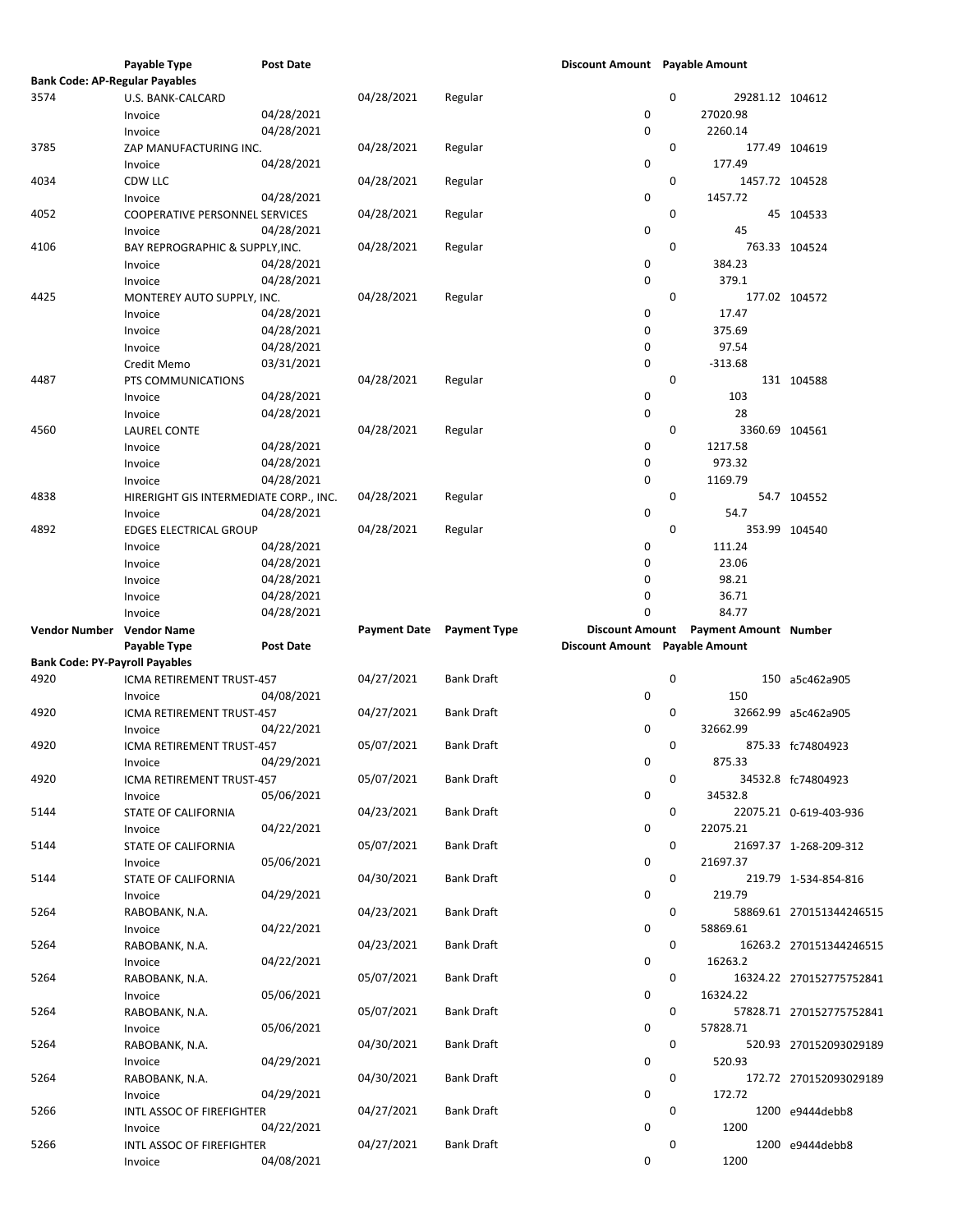| 5267                                  | <b>SEASIDE POLICE</b>                               |                  | 04/27/2021                | <b>Bank Draft</b>   |                                | 0 |                                       | 1942.5 e9444debb8    |
|---------------------------------------|-----------------------------------------------------|------------------|---------------------------|---------------------|--------------------------------|---|---------------------------------------|----------------------|
|                                       | Invoice                                             | 04/22/2021       |                           |                     | 0                              |   | 1942.5                                |                      |
| 5267                                  | <b>SEASIDE POLICE</b>                               |                  | 04/27/2021                | <b>Bank Draft</b>   |                                | 0 |                                       | 1995 e9444debb8      |
|                                       |                                                     | 04/08/2021       |                           |                     | 0                              |   | 1995                                  |                      |
|                                       | Invoice                                             |                  |                           |                     |                                |   |                                       |                      |
| Vendor Number Vendor Name             |                                                     |                  | <b>Payment Date</b>       | <b>Payment Type</b> | <b>Discount Amount</b>         |   | <b>Payment Amount Number</b>          |                      |
|                                       | Payable Type                                        | <b>Post Date</b> |                           |                     | Discount Amount Payable Amount |   |                                       |                      |
| <b>Bank Code: AP-Regular Payables</b> |                                                     |                  |                           |                     |                                |   |                                       |                      |
| 5319                                  | MONTEREY COUNTY MAYORS' ASSOCIATION                 |                  | 04/28/2021                | Regular             |                                | 0 |                                       | 1500 104576          |
|                                       | Invoice                                             | 04/28/2021       |                           |                     | 0                              |   | 1500                                  |                      |
| Vendor Number Vendor Name             |                                                     |                  | <b>Payment Date</b>       | <b>Payment Type</b> |                                |   | Discount Amount Payment Amount Number |                      |
|                                       | Payable Type                                        | Post Date        |                           |                     | Discount Amount Payable Amount |   |                                       |                      |
| <b>Bank Code: PY-Payroll Payables</b> |                                                     |                  |                           |                     |                                |   |                                       |                      |
| 5476                                  | <b>GUARDIAN</b>                                     |                  | 05/06/2021                | <b>Bank Draft</b>   |                                | 0 |                                       | 2966.5 1620173575855 |
|                                       | Invoice                                             | 05/04/2021       |                           |                     | 0                              |   | 2966.5                                |                      |
| Vendor Number Vendor Name             |                                                     |                  | <b>Payment Date</b>       | <b>Payment Type</b> | <b>Discount Amount</b>         |   | <b>Payment Amount Number</b>          |                      |
|                                       | Payable Type                                        | <b>Post Date</b> |                           |                     | Discount Amount Payable Amount |   |                                       |                      |
| <b>Bank Code: AP-Regular Payables</b> |                                                     |                  |                           |                     |                                |   |                                       |                      |
| 5523                                  | ADVANCE WATER ENGINEERING, INC.                     |                  | 04/28/2021                | Regular             |                                | 0 | 266.25 104516                         |                      |
|                                       | Invoice                                             | 04/28/2021       |                           |                     | 0                              |   | 266.25                                |                      |
|                                       |                                                     |                  |                           |                     |                                |   |                                       |                      |
| Vendor Number Vendor Name             |                                                     |                  | <b>Payment Date</b>       | <b>Payment Type</b> | <b>Discount Amount</b>         |   | <b>Payment Amount Number</b>          |                      |
|                                       | <b>Payable Type</b>                                 | <b>Post Date</b> |                           |                     | Discount Amount Payable Amount |   |                                       |                      |
| <b>Bank Code: PY-Payroll Payables</b> |                                                     |                  |                           |                     |                                |   |                                       |                      |
| 5761                                  | SHERIFF OF MONTEREY CO. / LEVYING OFFICE 04/22/2021 |                  |                           | Regular             |                                | 0 | 424.6 19228                           |                      |
|                                       | Invoice                                             | 04/22/2021       |                           |                     | 0                              |   | 424.6                                 |                      |
| Vendor Number Vendor Name             |                                                     |                  | <b>Payment Date</b>       | <b>Payment Type</b> |                                |   | Discount Amount Payment Amount Number |                      |
|                                       | Payable Type                                        | <b>Post Date</b> |                           |                     | Discount Amount Payable Amount |   |                                       |                      |
| <b>Bank Code: AP-Regular Payables</b> |                                                     |                  |                           |                     |                                |   |                                       |                      |
| 5969                                  | <b>FASTENAL COMPANY</b>                             |                  | 04/28/2021                | Regular             |                                | 0 | 349.14 104543                         |                      |
|                                       | Invoice                                             | 04/28/2021       |                           |                     | 0                              |   | 349.14                                |                      |
| 5996                                  | WITMER-TYSON IMPORTS                                |                  | 04/28/2021                | Regular             |                                | 0 |                                       | 650 104618           |
|                                       | Invoice                                             | 04/28/2021       |                           |                     | 0                              |   | 650                                   |                      |
| 6193                                  | <b>PURCHASE POWER</b>                               |                  | 04/28/2021                | Regular             |                                | 0 |                                       | 1000 104589          |
|                                       |                                                     | 04/28/2021       |                           |                     | 0                              |   | 1000                                  |                      |
|                                       | Invoice                                             |                  |                           |                     |                                |   |                                       |                      |
| 6197                                  | U.S. BANK EQUIPMENT FINANCE                         |                  | 04/28/2021                | Regular             |                                | 0 | 509.06 104611                         |                      |
|                                       | Invoice                                             | 04/28/2021       |                           |                     | 0                              |   | 197.31                                |                      |
|                                       | Invoice                                             | 04/28/2021       |                           |                     | 0                              |   | 311.75                                |                      |
| 6237                                  | MARTIN B. FEENEY, PG, CHg                           |                  | 04/28/2021                | Regular             |                                | 0 | 10297.9 104566                        |                      |
|                                       | Invoice                                             | 04/28/2021       |                           |                     | 0                              |   | 10297.9                               |                      |
| 6306                                  | <b>GAVILAN PEST CONTROL</b>                         |                  | 04/28/2021                | Regular             |                                | 0 |                                       | 60 104546            |
|                                       | Invoice                                             | 04/28/2021       |                           |                     | 0                              |   | 60                                    |                      |
| 6324                                  | The Home Depot Pro                                  |                  | 04/28/2021                | Regular             |                                | 0 | 166.19 104609                         |                      |
|                                       | Invoice                                             | 04/28/2021       |                           |                     | 0                              |   | 166.19                                |                      |
| Vendor Number Vendor Name             |                                                     |                  | Payment Date Payment Type |                     |                                |   | Discount Amount Payment Amount Number |                      |
|                                       | Payable Type                                        | <b>Post Date</b> |                           |                     | Discount Amount Payable Amount |   |                                       |                      |
| <b>Bank Code: PY-Payroll Payables</b> |                                                     |                  |                           |                     |                                |   |                                       |                      |
| 6372                                  | <b>GUARDIAN-ALTERNATE FUNDED</b>                    |                  | 05/07/2021                | <b>Bank Draft</b>   |                                | 0 |                                       | 19313.17 085446ca67  |
|                                       |                                                     | 05/06/2021       |                           |                     | 0                              |   | 19313.17                              |                      |
|                                       | Invoice                                             |                  |                           |                     |                                |   |                                       |                      |
| Vendor Number Vendor Name             |                                                     |                  | <b>Payment Date</b>       | <b>Payment Type</b> |                                |   | Discount Amount Payment Amount Number |                      |
|                                       | Payable Type                                        | <b>Post Date</b> |                           |                     | Discount Amount Payable Amount |   |                                       |                      |
| <b>Bank Code: AP-Regular Payables</b> |                                                     |                  |                           |                     |                                |   |                                       |                      |
| 6379                                  | MARINA COAST WATER DISTRICT                         |                  | 04/28/2021                | Regular             |                                | 0 | 2068.18 104564                        |                      |
|                                       | Invoice                                             | 04/28/2021       |                           |                     | 0                              |   | 693.78                                |                      |
|                                       | Invoice                                             | 04/28/2021       |                           |                     | 0                              |   | 1374.4                                |                      |
| 6379                                  | MARINA COAST WATER DISTRICT                         |                  | 04/28/2021                | Regular             |                                | 0 | 3533.33 104565                        |                      |
|                                       | Invoice                                             | 04/28/2021       |                           |                     | 0                              |   | 2349.69                               |                      |
|                                       | Invoice                                             | 04/28/2021       |                           |                     | 0                              |   | 298.7                                 |                      |
|                                       | Invoice                                             | 04/28/2021       |                           |                     | 0                              |   | 589.22                                |                      |
|                                       | Invoice                                             | 04/28/2021       |                           |                     | 0                              |   | 295.72                                |                      |
| 6477                                  | ROBERT S. JAQUES                                    |                  | 04/28/2021                | Regular             |                                | 0 |                                       | 7050 104596          |
|                                       | Invoice                                             | 04/28/2021       |                           |                     | 0                              |   | 7050                                  |                      |
|                                       |                                                     |                  |                           |                     |                                |   |                                       |                      |
| 6553                                  | <b>COMCAST</b>                                      |                  | 04/28/2021                | Regular             |                                | 0 | 290.06 104531                         |                      |
|                                       | Invoice                                             | 04/28/2021       |                           |                     | 0                              |   | 290.06                                |                      |
| 6671                                  | <b>VERIZON WIRELESS</b>                             |                  | 04/28/2021                | Regular             |                                | 0 |                                       | 76.02 104614         |
|                                       | Invoice                                             | 04/28/2021       |                           |                     | 0                              |   | 38.01                                 |                      |
|                                       | Invoice                                             | 04/28/2021       |                           |                     | 0                              |   | 38.01                                 |                      |
| 6747                                  | <b>AT&amp;T MOBILITY</b>                            |                  | 04/28/2021                | Regular             |                                | 0 |                                       | 614.6 104520         |
|                                       | Invoice                                             | 04/28/2021       |                           |                     | 0                              |   | 431.3                                 |                      |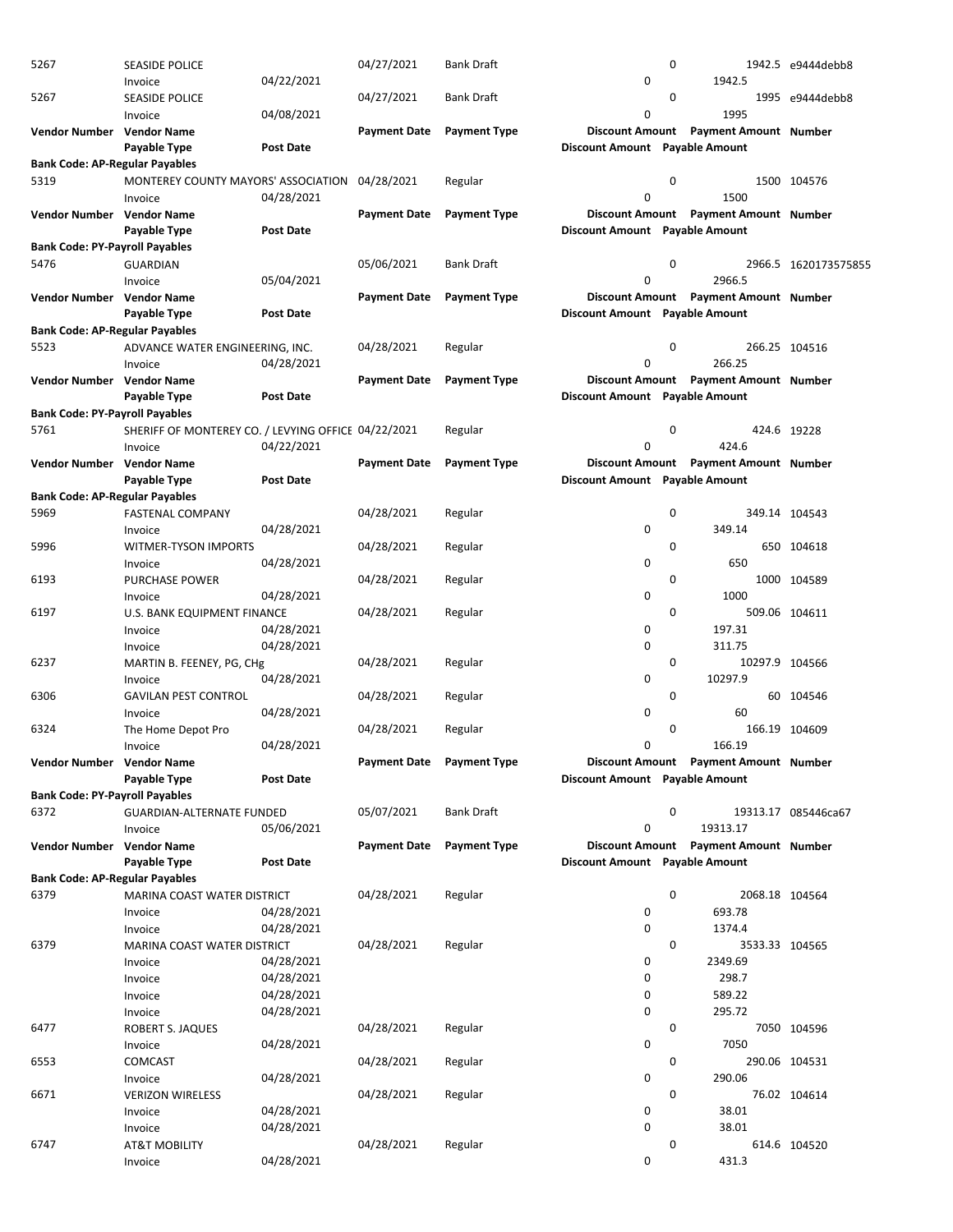|                                       | Invoice                                            | 04/28/2021       |                     |                           | 0                              |              | 183.3                                 |                    |
|---------------------------------------|----------------------------------------------------|------------------|---------------------|---------------------------|--------------------------------|--------------|---------------------------------------|--------------------|
| 6818                                  | DE LAGE LANDEN                                     |                  | 04/28/2021          | Regular                   |                                | $\mathbf{0}$ |                                       | 518.35 104537      |
|                                       |                                                    |                  |                     |                           | 0                              |              | 518.35                                |                    |
|                                       | Invoice                                            | 04/28/2021       |                     |                           |                                |              |                                       |                    |
| Vendor Number Vendor Name             |                                                    |                  | <b>Payment Date</b> | <b>Payment Type</b>       | <b>Discount Amount</b>         |              | <b>Payment Amount Number</b>          |                    |
|                                       | Payable Type                                       | <b>Post Date</b> |                     |                           | Discount Amount Payable Amount |              |                                       |                    |
| <b>Bank Code: PY-Payroll Payables</b> |                                                    |                  |                     |                           |                                |              |                                       |                    |
| 7124                                  | U.S. BANK N.A. - PARS ARS 457 & SRP                |                  | 04/27/2021          | <b>Bank Draft</b>         |                                | 0            |                                       | 966.46 4b34623819  |
|                                       |                                                    |                  |                     |                           | 0                              |              | 966.46                                |                    |
|                                       | Invoice                                            | 04/22/2021       |                     |                           |                                |              |                                       |                    |
| 7124                                  | U.S. BANK N.A. - PARS ARS 457 & SRP                |                  | 04/27/2021          | <b>Bank Draft</b>         |                                | 0            |                                       | 1119.57 4b34623819 |
|                                       | Invoice                                            | 04/08/2021       |                     |                           | 0                              |              | 1119.57                               |                    |
| 7124                                  | U.S. BANK N.A. - PARS ARS 457 & SRP                |                  | 04/27/2021          | <b>Bank Draft</b>         |                                | 0            |                                       | 2796.36 f6240e39b1 |
|                                       | Invoice                                            | 04/08/2021       |                     |                           | 0                              |              | 2796.36                               |                    |
|                                       |                                                    |                  |                     |                           |                                |              |                                       |                    |
| 7124                                  | U.S. BANK N.A. - PARS ARS 457 & SRP                |                  | 04/27/2021          | <b>Bank Draft</b>         |                                | 0            |                                       | 2705.21 f6240e39b1 |
|                                       | Invoice                                            | 04/22/2021       |                     |                           | 0                              |              | 2705.21                               |                    |
| 7124                                  | U.S. BANK N.A. - PARS ARS 457 & SRP                |                  | 04/27/2021          | <b>Bank Draft</b>         |                                | 0            |                                       | -4020 f6240e39b1   |
|                                       | Credit Memo                                        | 04/27/2021       |                     |                           | 0                              |              | $-4020$                               |                    |
| Vendor Number Vendor Name             |                                                    |                  | <b>Payment Date</b> | <b>Payment Type</b>       | <b>Discount Amount</b>         |              | <b>Payment Amount Number</b>          |                    |
|                                       |                                                    |                  |                     |                           |                                |              |                                       |                    |
|                                       | Payable Type                                       | <b>Post Date</b> |                     |                           | Discount Amount Payable Amount |              |                                       |                    |
| <b>Bank Code: AP-Regular Payables</b> |                                                    |                  |                     |                           |                                |              |                                       |                    |
| 7173                                  | Iconix Waterworks (US) Inc.                        |                  | 04/28/2021          | Regular                   |                                | 0            |                                       | 344.17 104555      |
|                                       | Invoice                                            | 04/28/2021       |                     |                           | 0                              |              | 38.04                                 |                    |
|                                       | Invoice                                            | 04/28/2021       |                     |                           | 0                              |              | 306.13                                |                    |
|                                       |                                                    |                  |                     |                           |                                |              |                                       |                    |
| Vendor Number Vendor Name             |                                                    |                  | <b>Payment Date</b> | <b>Payment Type</b>       | <b>Discount Amount</b>         |              | <b>Payment Amount Number</b>          |                    |
|                                       | Payable Type                                       | <b>Post Date</b> |                     |                           | Discount Amount Payable Amount |              |                                       |                    |
| <b>Bank Code: PY-Payroll Payables</b> |                                                    |                  |                     |                           |                                |              |                                       |                    |
| 7370                                  | UPEC, LOCAL 792                                    |                  | 04/22/2021          | Regular                   |                                | 0            | 1638.75 19230                         |                    |
|                                       | Debit Memo                                         | 04/22/2021       |                     |                           | 0                              |              | 71.25                                 |                    |
|                                       |                                                    |                  |                     |                           |                                |              |                                       |                    |
|                                       | Invoice                                            | 04/08/2021       |                     |                           | 0                              |              | 760                                   |                    |
|                                       | Invoice                                            | 04/08/2021       |                     |                           | 0                              |              | 23.75                                 |                    |
|                                       | Invoice                                            | 04/22/2021       |                     |                           | 0                              |              | 783.75                                |                    |
| Vendor Number Vendor Name             |                                                    |                  |                     | Payment Date Payment Type |                                |              | Discount Amount Payment Amount Number |                    |
|                                       |                                                    | Post Date        |                     |                           |                                |              |                                       |                    |
|                                       | Payable Type                                       |                  |                     |                           | Discount Amount Payable Amount |              |                                       |                    |
| <b>Bank Code: AP-Regular Payables</b> |                                                    |                  |                     |                           |                                |              |                                       |                    |
| 7405                                  | CENTRAL VALLEY TOXICOLOGY                          |                  | 04/28/2021          | Regular                   |                                | 0            |                                       | 31 104529          |
|                                       | Invoice                                            | 04/28/2021       |                     |                           | 0                              |              | 31                                    |                    |
| 7505                                  | MONTEREY BAY ANALYTICAL SVCS.                      |                  | 04/28/2021          | Regular                   |                                | 0            |                                       | 156 104573         |
|                                       |                                                    |                  |                     |                           |                                |              |                                       |                    |
|                                       | Invoice                                            | 04/28/2021       |                     |                           | 0                              |              | 156                                   |                    |
| 7563                                  | <b>MP EXPRESS</b>                                  |                  | 04/28/2021          | Regular                   |                                | 0            |                                       | 61.18 104581       |
|                                       | Invoice                                            | 04/28/2021       |                     |                           | 0                              |              | 61.18                                 |                    |
| 7714                                  | DAVID K. TODD CONSULTING ENGINEERS, INC 04/28/2021 |                  |                     | Regular                   |                                | 0            |                                       | 991.25 104535      |
|                                       | Invoice                                            | 04/28/2021       |                     |                           | 0                              |              | 991.25                                |                    |
|                                       |                                                    |                  |                     |                           |                                |              |                                       |                    |
| 7763                                  | GREENWASTE RECOVERY, INC.                          |                  | 04/28/2021          | Regular                   |                                | 0            | 1155.87 104550                        |                    |
|                                       | Invoice                                            | 04/28/2021       |                     |                           | 0                              |              | 905.16                                |                    |
|                                       | Invoice                                            | 04/28/2021       |                     |                           | $\mathbf 0$                    |              | 250.71                                |                    |
| Vendor Number Vendor Name             |                                                    |                  |                     | Payment Date Payment Type |                                |              | Discount Amount Payment Amount Number |                    |
|                                       | Payable Type                                       | Post Date        |                     |                           | Discount Amount Payable Amount |              |                                       |                    |
|                                       |                                                    |                  |                     |                           |                                |              |                                       |                    |
| <b>Bank Code: PY-Payroll Payables</b> |                                                    |                  |                     |                           |                                |              |                                       |                    |
| 7975                                  | <b>AMERICAN FIDELITY</b>                           |                  | 04/30/2021          | <b>Bank Draft</b>         |                                | 0            |                                       | 3869.34 D296786    |
|                                       | Invoice                                            | 04/22/2021       |                     |                           | 0                              |              | 3869.34                               |                    |
| 7975                                  | AMERICAN FIDELITY                                  |                  | 04/30/2021          | <b>Bank Draft</b>         |                                | 0            |                                       | 13.05 D296786      |
|                                       |                                                    | 04/08/2021       |                     |                           | 0                              |              | 13.05                                 |                    |
|                                       | Invoice                                            |                  |                     |                           |                                |              |                                       |                    |
| 7975                                  | AMERICAN FIDELITY                                  |                  | 04/30/2021          | <b>Bank Draft</b>         |                                | 0            |                                       | 3856.99 D296786    |
|                                       | Invoice                                            | 04/08/2021       |                     |                           | 0                              |              | 3856.99                               |                    |
| 7975                                  | AMERICAN FIDELITY                                  |                  | 04/30/2021          | <b>Bank Draft</b>         |                                | 0            |                                       | 1728.14 D296786    |
|                                       | Invoice                                            | 04/22/2021       |                     |                           | 0                              |              | 1728.14                               |                    |
| 7975                                  | AMERICAN FIDELITY                                  |                  | 04/30/2021          | <b>Bank Draft</b>         |                                | 0            |                                       | 1764.89 D296786    |
|                                       |                                                    |                  |                     |                           |                                |              |                                       |                    |
|                                       | Invoice                                            | 04/08/2021       |                     |                           | 0                              |              | 1764.89                               |                    |
| 7975                                  | AMERICAN FIDELITY                                  |                  | 04/30/2021          | <b>Bank Draft</b>         |                                | 0            |                                       | 5.69 D296786       |
|                                       | Invoice                                            | 04/08/2021       |                     |                           | 0                              |              | 5.69                                  |                    |
| 7975                                  | AMERICAN FIDELITY                                  |                  | 04/30/2021          | <b>Bank Draft</b>         |                                | 0            |                                       | 185.34 D296786     |
|                                       |                                                    | 04/22/2021       |                     |                           | 0                              |              | 185.34                                |                    |
|                                       | Debit Memo                                         |                  |                     |                           |                                |              |                                       |                    |
| 7976                                  | AMERICAN FIDELITY                                  |                  | 04/30/2021          | <b>Bank Draft</b>         |                                | 0            |                                       | 2148.67 804110499  |
|                                       | Invoice                                            | 04/08/2021       |                     |                           | 0                              |              | 2148.67                               |                    |
| 7976                                  | AMERICAN FIDELITY                                  |                  | 04/30/2021          | <b>Bank Draft</b>         |                                | 0            |                                       | 1924.56 804110499  |
|                                       | Invoice                                            | 04/22/2021       |                     |                           | 0                              |              | 1924.56                               |                    |
|                                       |                                                    |                  |                     |                           |                                |              |                                       |                    |
| 7976                                  | AMERICAN FIDELITY                                  |                  | 04/30/2021          | <b>Bank Draft</b>         |                                | 0            |                                       | 225 804110499      |
|                                       | Debit Memo                                         | 04/22/2021       |                     |                           | 0                              |              | 225                                   |                    |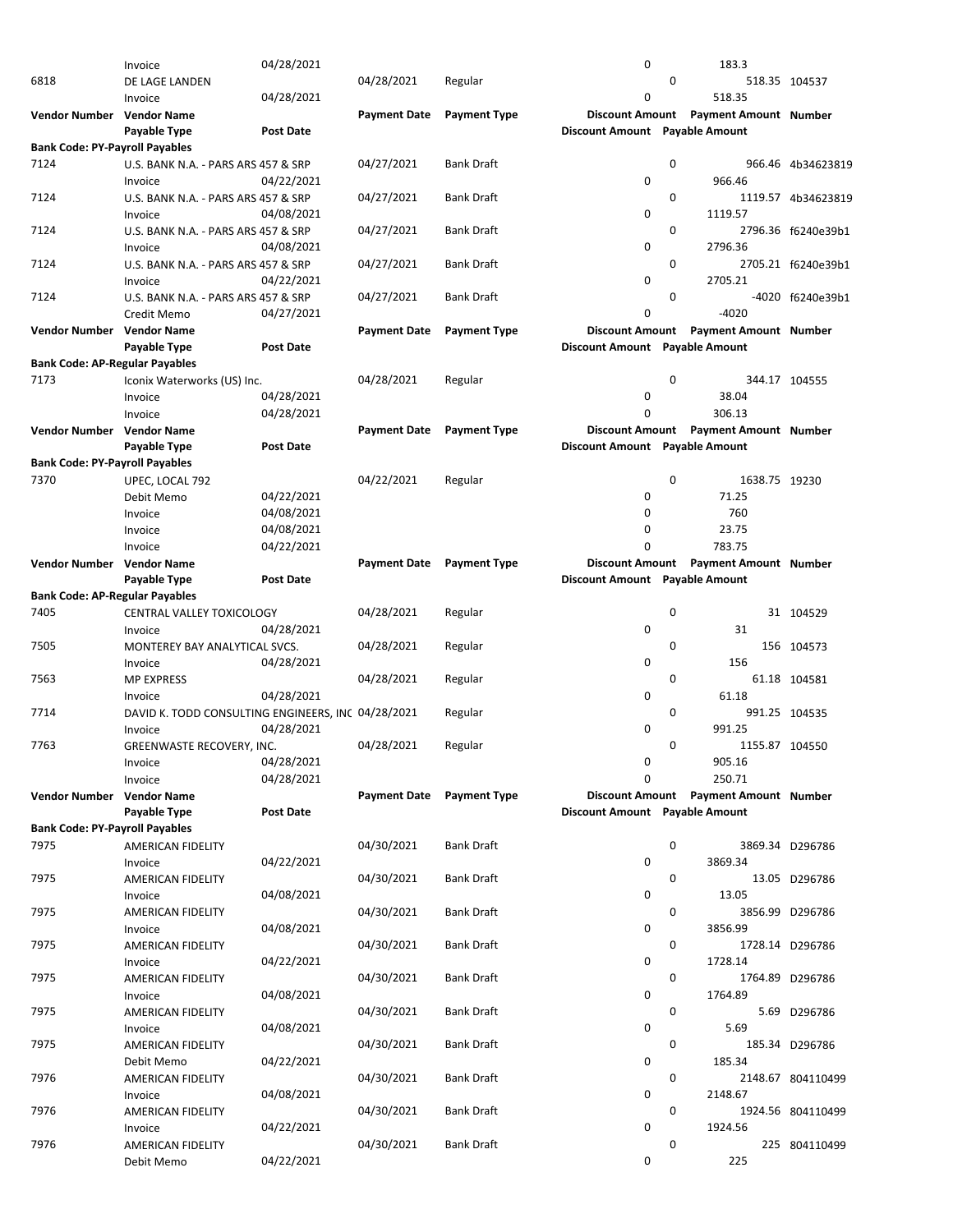| Vendor Number Vendor Name             |                                                    |                  | Payment Date Payment Type |                     |                                | Discount Amount Payment Amount Number |                   |
|---------------------------------------|----------------------------------------------------|------------------|---------------------------|---------------------|--------------------------------|---------------------------------------|-------------------|
|                                       | Payable Type                                       | <b>Post Date</b> |                           |                     | Discount Amount Payable Amount |                                       |                   |
| <b>Bank Code: AP-Regular Payables</b> |                                                    |                  |                           |                     |                                |                                       |                   |
| 8014                                  | PAXTON ASSOCIATES                                  |                  | 04/28/2021                | Regular             | 0                              |                                       | 4300 104584       |
|                                       | Invoice                                            | 04/28/2021       |                           |                     | $\mathbf 0$                    | 4300                                  |                   |
|                                       |                                                    |                  | 04/28/2021                |                     |                                |                                       |                   |
| 8021                                  | SEASIDE CHRYSLER DODGE JEEP RAM                    |                  |                           | Regular             | 0                              |                                       | 185 104599        |
|                                       | Invoice                                            | 04/28/2021       |                           |                     | 0                              | 185                                   |                   |
| 8022                                  | JEFF K. BILLS                                      |                  | 04/28/2021                | Regular             | $\mathbf 0$                    |                                       | 4500 104557       |
|                                       | Invoice                                            | 04/28/2021       |                           |                     | 0                              | 4500                                  |                   |
| 8091                                  | <b>BADGER METER INC.</b>                           |                  | 04/28/2021                | Regular             | 0                              |                                       | 714.67 104522     |
|                                       | Invoice                                            | 04/28/2021       |                           |                     | $\mathbf 0$                    | 714.67                                |                   |
| 8129                                  | <b>VORTEX INDUSTRIES, INC.</b>                     |                  | 04/28/2021                | Regular             | 0                              | 4185.36 104615                        |                   |
|                                       | Invoice                                            | 04/28/2021       |                           |                     | 0                              | 4185.36                               |                   |
| 8224                                  | BLUEPEARL CALIFORNIA, INC.                         |                  | 04/28/2021                | Regular             | 0                              |                                       | 80 104525         |
|                                       | Invoice                                            | 04/28/2021       |                           |                     | 0                              | 80                                    |                   |
| 8273                                  | SMILE BUSINESS PRODUCTS, INC.                      |                  | 04/28/2021                | Regular             | $\mathbf 0$                    |                                       | 158.37 104603     |
|                                       |                                                    |                  |                           |                     | 0                              | 158.37                                |                   |
|                                       | Invoice                                            | 04/28/2021       |                           |                     |                                |                                       |                   |
| Vendor Number Vendor Name             |                                                    |                  | <b>Payment Date</b>       | <b>Payment Type</b> | <b>Discount Amount</b>         | <b>Payment Amount Number</b>          |                   |
|                                       | Payable Type                                       | Post Date        |                           |                     | Discount Amount Payable Amount |                                       |                   |
| <b>Bank Code: PY-Payroll Payables</b> |                                                    |                  |                           |                     |                                |                                       |                   |
| 8308                                  | AMERICAN FIDELITY ADMINISTRATIVE SERVIC 04/21/2021 |                  |                           | <b>Bank Draft</b>   | 0                              |                                       | 228.65 f4644c0ab4 |
|                                       | Invoice                                            | 04/16/2021       |                           |                     | 0                              | 228.65                                |                   |
| 8308                                  | AMERICAN FIDELITY ADMINISTRATIVE SERVIC 04/21/2021 |                  |                           | <b>Bank Draft</b>   | 0                              |                                       | 500 f4644c0ab4    |
|                                       | Invoice                                            | 04/16/2021       |                           |                     | $\mathbf 0$                    | 500                                   |                   |
| Vendor Number Vendor Name             |                                                    |                  | <b>Payment Date</b>       | <b>Payment Type</b> | <b>Discount Amount</b>         | <b>Payment Amount Number</b>          |                   |
|                                       |                                                    |                  |                           |                     |                                |                                       |                   |
|                                       | Payable Type                                       | Post Date        |                           |                     | Discount Amount Payable Amount |                                       |                   |
| <b>Bank Code: AP-Regular Payables</b> |                                                    |                  |                           |                     |                                |                                       |                   |
| 8332                                  | <b>IVY SIMPSON</b>                                 |                  | 04/28/2021                | Regular             | 0                              |                                       | 216 104556        |
|                                       | Invoice                                            | 04/28/2021       |                           |                     | 0                              | 216                                   |                   |
| 8380                                  | SPORTSENGINE INC.                                  |                  | 04/28/2021                | Regular             | 0                              |                                       | 92.5 104606       |
|                                       | Invoice                                            | 04/28/2021       |                           |                     | 0                              | 92.5                                  |                   |
| 8525                                  | GOVERNMENTJOBS.COM, INC.                           |                  | 04/28/2021                | Regular             | 0                              | 7138.59 104547                        |                   |
|                                       | Invoice                                            | 04/28/2021       |                           |                     | 0                              | 7138.59                               |                   |
| 8755                                  |                                                    |                  | 04/28/2021                |                     | 0                              |                                       |                   |
|                                       | TRUST TWO - CORONA 1997 TRUST                      |                  |                           | Regular             |                                |                                       | 2730 104610       |
|                                       | Invoice                                            | 04/28/2021       |                           |                     | $\pmb{0}$                      | 2730                                  |                   |
| 8784                                  | SMJB INC                                           |                  | 04/28/2021                | Regular             | 0                              |                                       | 1942.5 104604     |
|                                       | Invoice                                            | 04/28/2021       |                           |                     | 0                              | 1942.5                                |                   |
| 8791                                  | <b>MONTEREY ONE WATER</b>                          |                  | 04/28/2021                | Regular             | 0                              | 2939.05 104577                        |                   |
|                                       | Invoice                                            | 04/28/2021       |                           |                     | 0                              | 55.2                                  |                   |
|                                       | Invoice                                            | 04/28/2021       |                           |                     | 0                              | 55.2                                  |                   |
|                                       | Invoice                                            | 04/28/2021       |                           |                     | 0                              | 276                                   |                   |
|                                       | Invoice                                            | 04/28/2021       |                           |                     | $\mathbf 0$                    | 80.56                                 |                   |
|                                       |                                                    |                  |                           |                     |                                |                                       |                   |
|                                       | Invoice                                            | 04/28/2021       |                           |                     | 0                              | 879.05                                |                   |
|                                       | Invoice                                            | 04/28/2021       |                           |                     | 0                              | 80.56                                 |                   |
|                                       | Invoice                                            | 04/28/2021       |                           |                     | 0                              | 1094.08                               |                   |
|                                       | Invoice                                            | 04/28/2021       |                           |                     | 0                              | 165.6                                 |                   |
|                                       | Invoice                                            | 04/28/2021       |                           |                     | 0                              | 221.9                                 |                   |
|                                       | Invoice                                            | 04/28/2021       |                           |                     | $\pmb{0}$                      | 30.9                                  |                   |
| 8979                                  | ERROL L. MONTGOMERY & ASSOCIATES, INC. 04/28/2021  |                  |                           | Regular             | 0                              |                                       | 4380 104541       |
|                                       | Invoice                                            | 04/28/2021       |                           |                     | 0                              | 4380                                  |                   |
| 9240                                  | KOVATCH MOBILE EQUIPMENT CORP.                     |                  | 04/28/2021                | Regular             | 0                              |                                       | 612.21 104559     |
|                                       | Invoice                                            | 04/28/2021       |                           |                     | $\pmb{0}$                      | 612.21                                |                   |
|                                       |                                                    |                  |                           |                     |                                |                                       |                   |
| 9247                                  | VERIZON CONNECT NWF INC.                           |                  | 04/28/2021                | Regular             | 0                              | 1908.95 104613                        |                   |
|                                       | Invoice                                            | 04/28/2021       |                           |                     | 0                              | 1908.95                               |                   |
| 9313                                  | MANUEL L. LOPEZ & LINDA L. LOPEZ                   |                  | 04/28/2021                | Regular             | 0                              |                                       | 105 104563        |
|                                       | Invoice                                            | 04/28/2021       |                           |                     | 0                              | 105                                   |                   |
| 9458                                  | ANGELINA'S BAKERY DELI & CAFE                      |                  | 04/28/2021                | Regular             | 0                              |                                       | 14416 104517      |
|                                       | Invoice                                            | 04/28/2021       |                           |                     | 0                              | 14416                                 |                   |
| 9458                                  | ANGELINA'S BAKERY DELI & CAFE                      |                  | 04/28/2021                | Regular             | 0                              |                                       | 13756 104518      |
|                                       | Invoice                                            | 04/28/2021       |                           |                     | $\pmb{0}$                      | 13756                                 |                   |
| 9461                                  | 7 TILTHOUSE LLC                                    |                  | 04/28/2021                | Regular             | 0                              |                                       | 16958 104513      |
|                                       |                                                    |                  |                           |                     |                                |                                       |                   |
|                                       | Invoice                                            | 04/28/2021       |                           |                     | 0                              | 16958                                 |                   |
| 9461                                  | 7 TILTHOUSE LLC                                    |                  | 04/28/2021                | Regular             | 0                              |                                       | 16944 104514      |
|                                       | Invoice                                            | 04/28/2021       |                           |                     | 0                              | 16944                                 |                   |
| 9486                                  | COMPANY NURSE, LLC                                 |                  | 04/28/2021                | Regular             | 0                              |                                       | 88 104532         |
|                                       | Invoice                                            | 04/28/2021       |                           |                     | $\pmb{0}$                      | 88                                    |                   |
| 9501                                  | A. W. ROGERS HAWLEY                                |                  | 04/28/2021                | Regular             | 0                              |                                       | 4070 104515       |